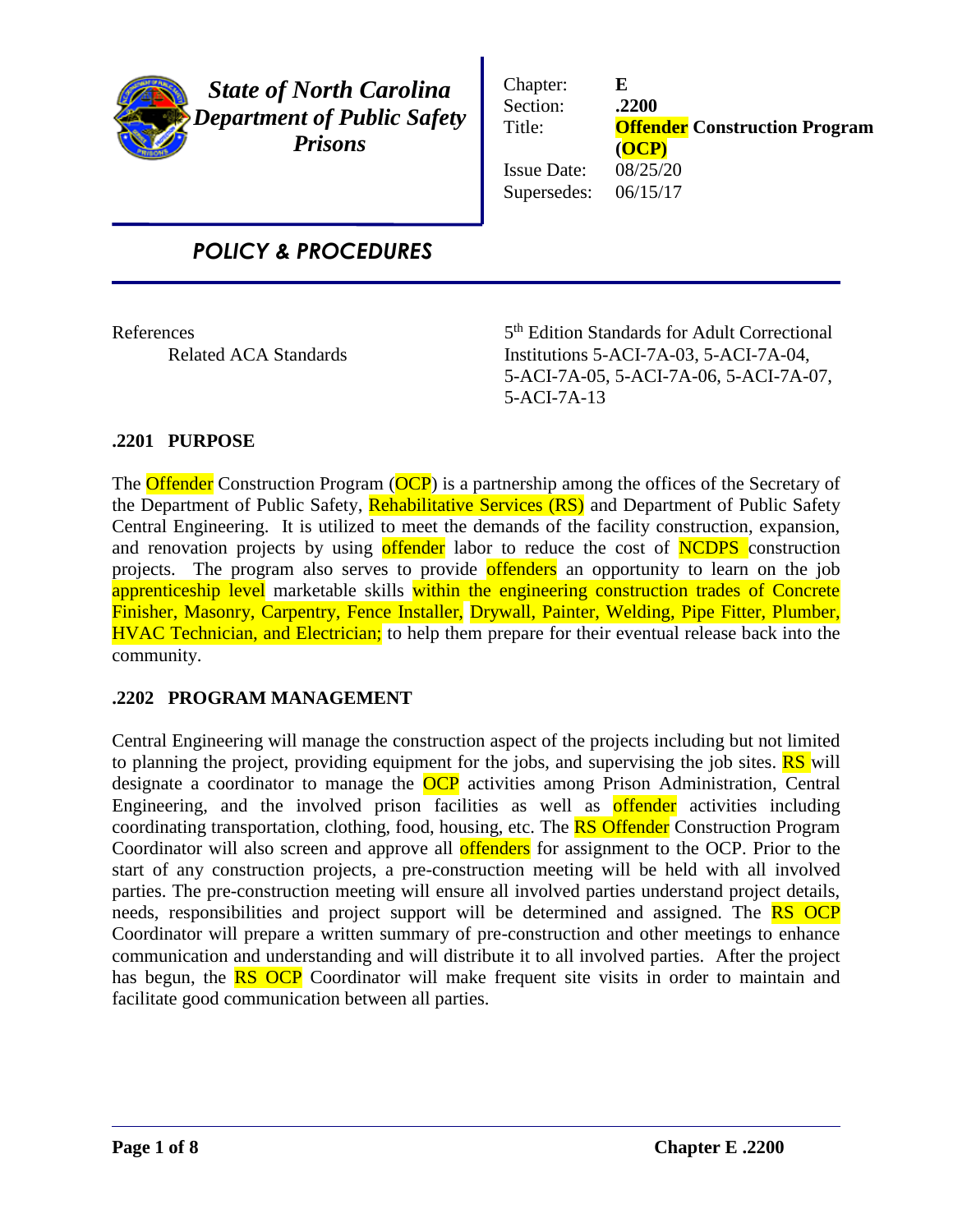## .**2203 SUPERVISION**

Any individual approved by Central Engineering to supervise offenders must be approved, certified and trained by Prisons' staff to be a Custodial Agent. The guidelines for this process may be found in Prisons' Policy & Procedure Chapter F .1400 Custodial Agents. Approved Custodial Agents shall carry their pink custodial agent card at all times while supervising offenders assigned to the Offender Construction Program.

#### **.2204 SAFETY**

(a) Responsibility: Offender safety while assigned to the Offender Construction Program is the primary responsibility of the Central Engineering Supervisors. They must ensure the offenders under their supervision are properly trained on safety procedures and equipment established by their agency's guidelines. Offenders will be monitored and required to follow safety training and expectations. Further, offender assignment procedures for the Offender Construction Program assignments will include the use of the established Incentive Wage Description Form (IW01) and Essential Functions Checklist (EFC) forms developed and maintained in the Offender Assignment Manual. These forms also cover safety procedures as well as other essential job-related expectations.

#### (b) Prohibitions: The following prohibitions apply to the Offender Construction Program.

- (1) Offenders are prohibited from working on the premises of any institution operated or administered by the Youth Development Section of the Division of Adult Correction and Juvenile Justice of the Department of Public Safety unless approved by the Assistant Commissioner of Prisons and then, a complete sight and sound barrier must be erected and maintained during the course of the labor being performed by adult offenders.
- (2) Offenders are prohibited from working at a school while students are on the property. This includes either public or private elementary, middle or high schools. Prior to any work being done on school property, the school administrator or principal must provide a letter certifying that there will be no students on the property during the time the work is being performed.

## **.2205 OFFENDER SELECTION AND REMOVAL CRITERIA**

(a) Eligibility

Prospective candidates for the **OCP** will be screened by the following criteria:

- $(1)$  Offenders must be serving a felony sentence.
- $(2)$  Offenders must be 21 years of age.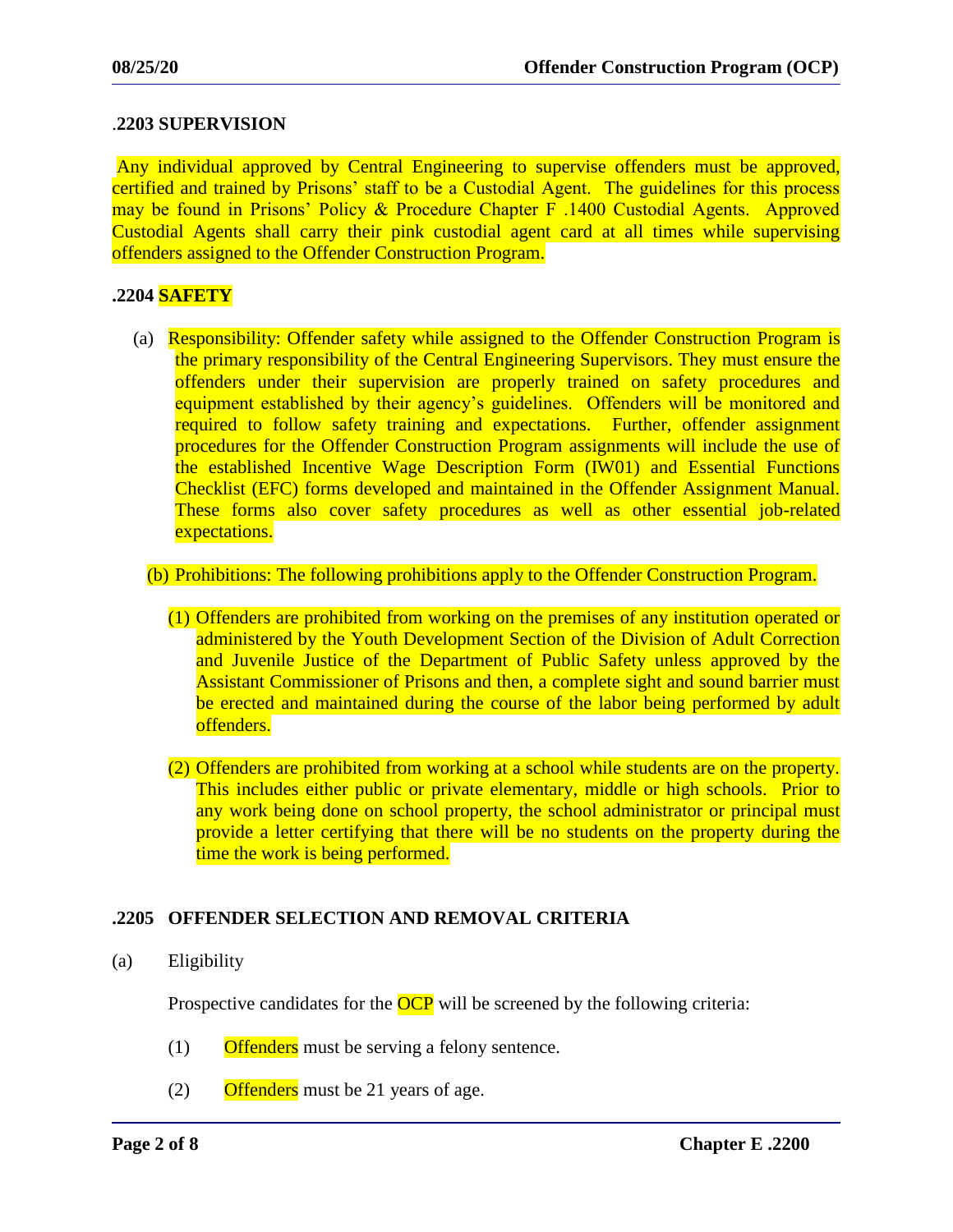- (3) Offenders must be infraction free for the immediate past 90 days.
- (4) Offenders must not be validated SRG.
- (5) Offenders must be in minimum or medium custody per project demands.
- (6) Offenders must not have pending in-state felony charges/detainers, federal charges/detainers, out-of-state charges/detainers, or deportation charges/detainers.
- (7) Offenders' records must not contain infractions for assault, hostage taking, riot, escape from minimum custody, possession of incendiary or explosive device, gang activity, bribery of staff, extortion, strong-arming, weapon possession or attempting to commit any of the above within the last 5 incarcerated years.
- (8)  $\overline{Offenders}$  must be in overall good health. Offenders with Activity Grades of 2 can participate with the approval of Medical Staff.
- (9) Sex offenders are not eligible for assignment to  $OCP$  minimum custody assignments.
- (10) Offenders must not have any history of escape from medium or close custody or more than one escape from minimum custody.
- (11) No Offender convicted of an assaultive crime against a government official, law enforcement, or correctional staff shall be eligible for any assignment that allows for access to a class" A" tool (see Chapter: F.2700 – Tool Control),  $(.2703)$  (b) (1) - Class "A" Tools.
- (12) To ensure continuous eligibility for the  $OCP$ , facility program staff will monitor offenders assigned to the program for disqualifiers after initial OCP assignment (i.e. pending charges, etc.) If any disqualifiers are found, the  $\overline{RS}$  OCP Coordinator will be notified.
- (b) Screening of Prospective Candidates
	- (1) Upon admission to the Department of Public Safety Diagnostic Centers staff will use established screening tools to identify **OCP** prospective candidates with skills in the construction field. The Case Analyst will complete a Skill Questionnaire for all offenders with experience in the construction field. Completed Questionnaires will be forwarded to the **RS OCP** Coordinator. The Skill Questionnaires are available on the internal webpage at: [http://internal.doc.state.nc.us/dop/program\\_services\\_forms.html](http://internal.doc.state.nc.us/dop/program_services_forms.html) .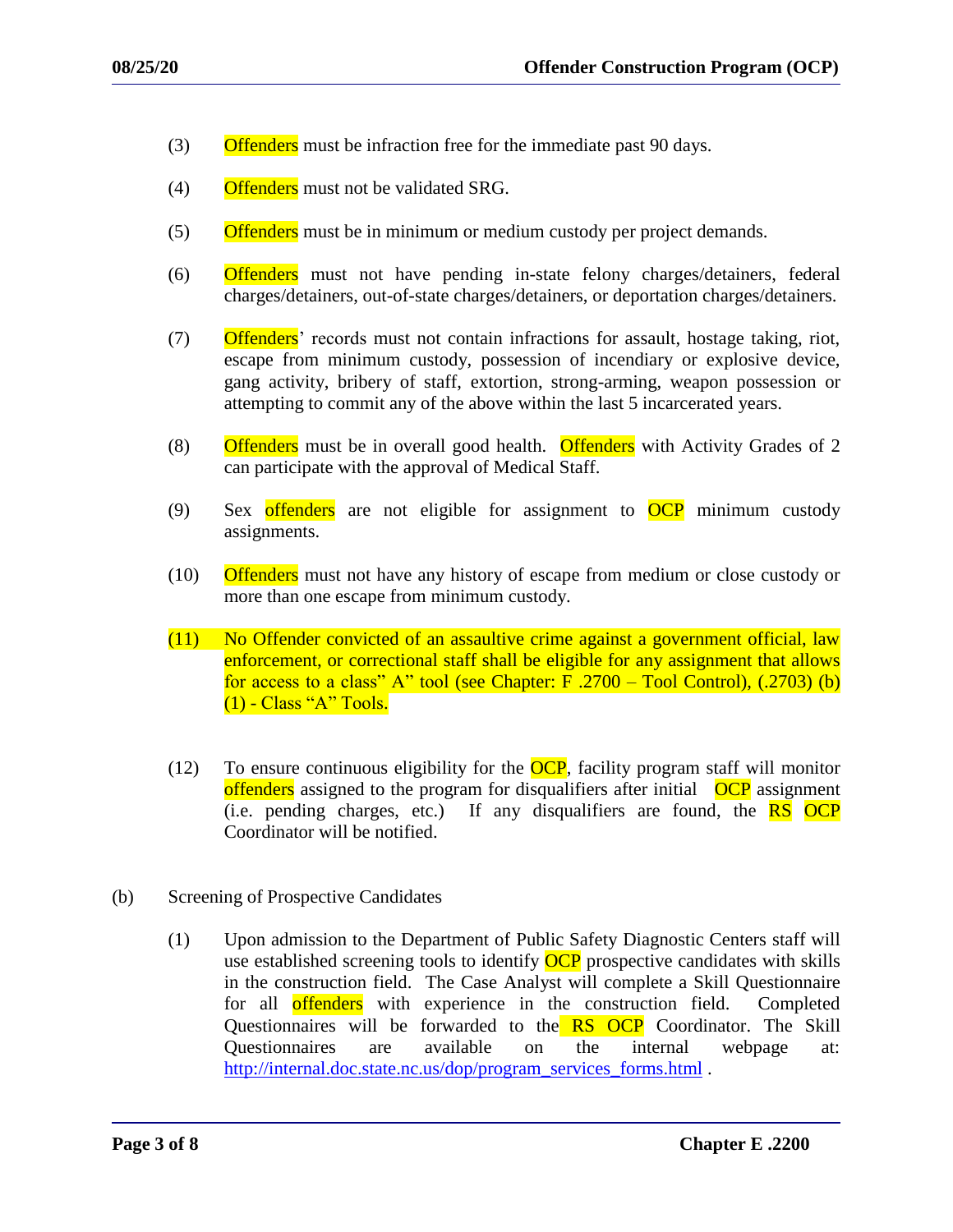- (2) Case Managers will instruct interested offenders to complete the OCP Skills Questionnaire for their specific trade skills. Completed Questionnaires will be forwarded to the **RS** OCP Coordinator.
- (3) The RS OCP Coordinator will score all Questionnaires, screen the offenders for eligibility, and maintain a current log of eligible and available offenders. In addition, the **RS** OCP Coordinator will use OPUS applications to identify prospective candidates. The RS OCP Coordinator will notify Case Managers of identified prospective candidates in order for them to contact the candidate to discern the candidates' interest. As needed, Central Engineering staff will conduct recruitment visits to facilities to interview interested prospective offender candidates for the OCP. The RS OCP Coordinator will coordinate and schedule the recruitment visits with the prison facility and Central Engineering to ensure good communications and that the **offenders** to be interviewed are available.
- (c) Assignment of Eligible Offenders
	- (1) The  $\overline{RS}$  OCP Coordinator will contact the Case Manager for eligible and qualified offenders that are ready to be assigned and/or transferred to an OCP.
	- (2) The  $\overline{RS}$  OCP Coordinator will make all initial assignments to the OCP. The  $\overline{RS}$ **OCP** Coordinator will make the referral and approve the referral on the IJ02 **Offender** Activity Referral screen. At the point of approving the referral the **RS OCP** Coordinator will enter F14 comments indicating that the **offender** meets all eligibility requirements for an  $OCP$  assignment. The **RS OCP** Coordinator will then assign the **offender** using the IJ11 **Offender** Activity Assignment Screen. **Offenders** being reassigned to the **OCP** through promotions and jobsite transfers will be assigned by the facility at which the **offender** is housed. If an **offender** is removed from OCP and returns at a later date an initial assignment will again be made by the  $RS$  OCP Coordinator.
	- (3) An offender who agrees to be assigned and transferred as necessary for an  $OCP$ assignment is required to remain assigned to the  $OCP$  for at least twelve (12) months or until the job is complete, whichever occurs first. Offenders who agree to participate in the apprenticeship program will be required to make a three (3) year commitment.
	- $(4)$  Offenders assigned to the OCP are subject to transfer to another facility for OCP assignment without prior notice.
- (d) Removal of an **Offender** from the **OCP**.

The reason for removing an **offender** from the **OCP** shall be documented in OPUS in the comments section of the IJ11 screen when the **offende**r is removed. All requests for removal of an **offender** from the **OCP** will be made to the **RS OCP** Coordinator with the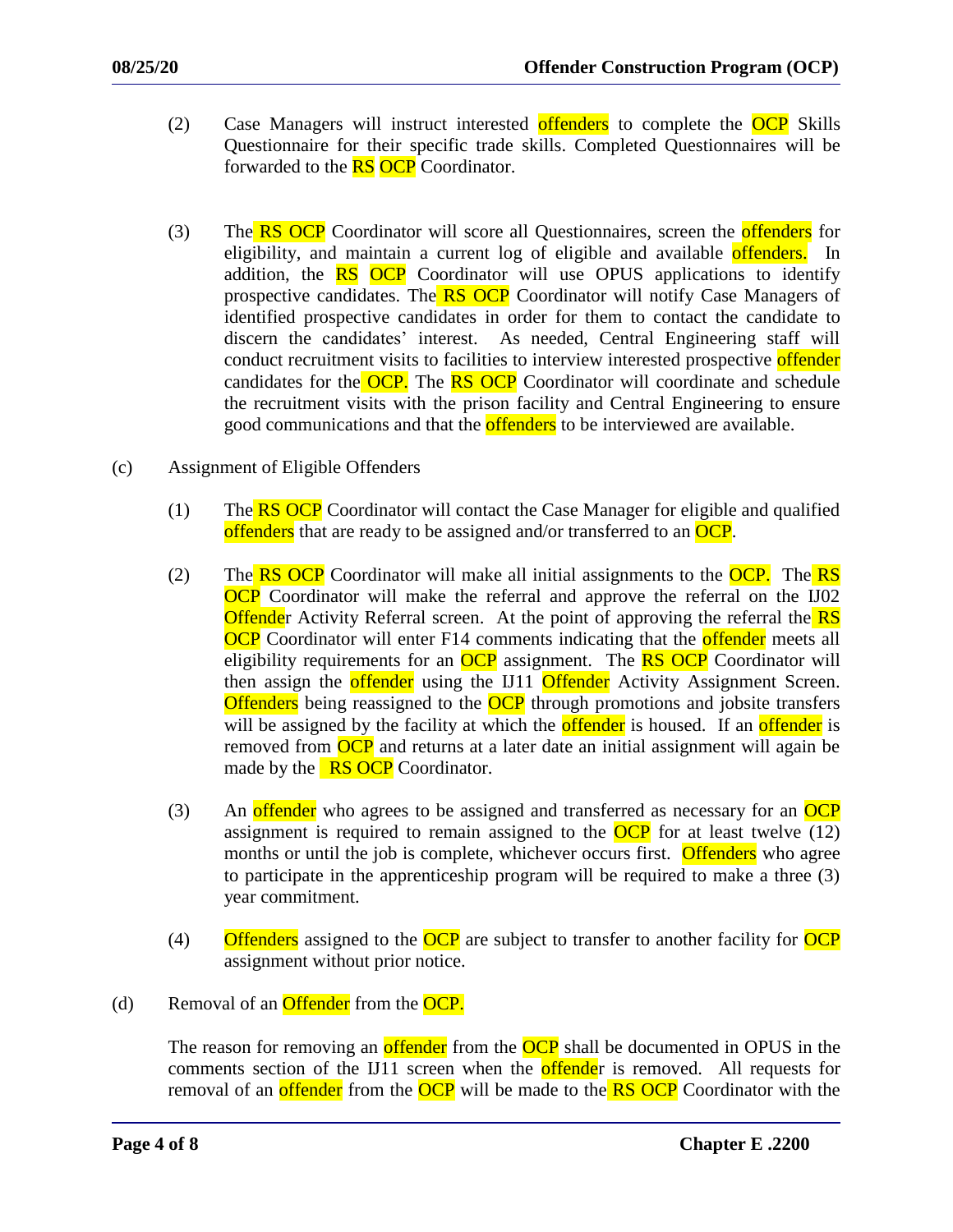reason for the request. The **RS OCP** Coordinator will enter the necessary comments in OPUS. Offenders can be removed from the program for several reasons including, but not limited to:

- (1) Completion of assignment
- (2) Removal by Central Engineering staff due to poor performance or conduct
- (3) Removal by Central Engineering staff due to lack of trade skills.
- (4) Disciplinary action
- (5) Administrative needs
- (6) Offender Request

Once an **offender** is removed, it will be at the discretion of the **RS OCP** Coordinator to reassign the **offender** to the program after consultation with Central Engineering. If removed due to disciplinary, the **offender** will have to wait 90 days before he is eligible to be reassigned.

## **.2206 HOUSING OF OFFENDERS ASSIGNED TO THE OCP**

OCP offenders will be housed at various facilities according to the location of the current jobsite. OCP offenders will adhere to all Adult Facilities Policies and Procedures.

(a) Meals

**OCP** offenders shall be provided the same quality of meals as other offenders assigned to the facility regardless of the time leaving for work or returning from work. A pack out lunch is allowed based on the approved menu by the Food and Nutrition Management Office.

(b) General Services

**OCP** offenders shall be provided the same opportunity to receive case management, canteen, library, recreation, and other facility services as other offenders assigned to the facility. Case management requirements shall be followed according to the Case Management Policy.

(c) Clothing

**OCP** offenders shall be provided clothing consistent with the Department of Public Safety, Prisons Fiscal Policy. This will include seven (7) sets of clothing per week and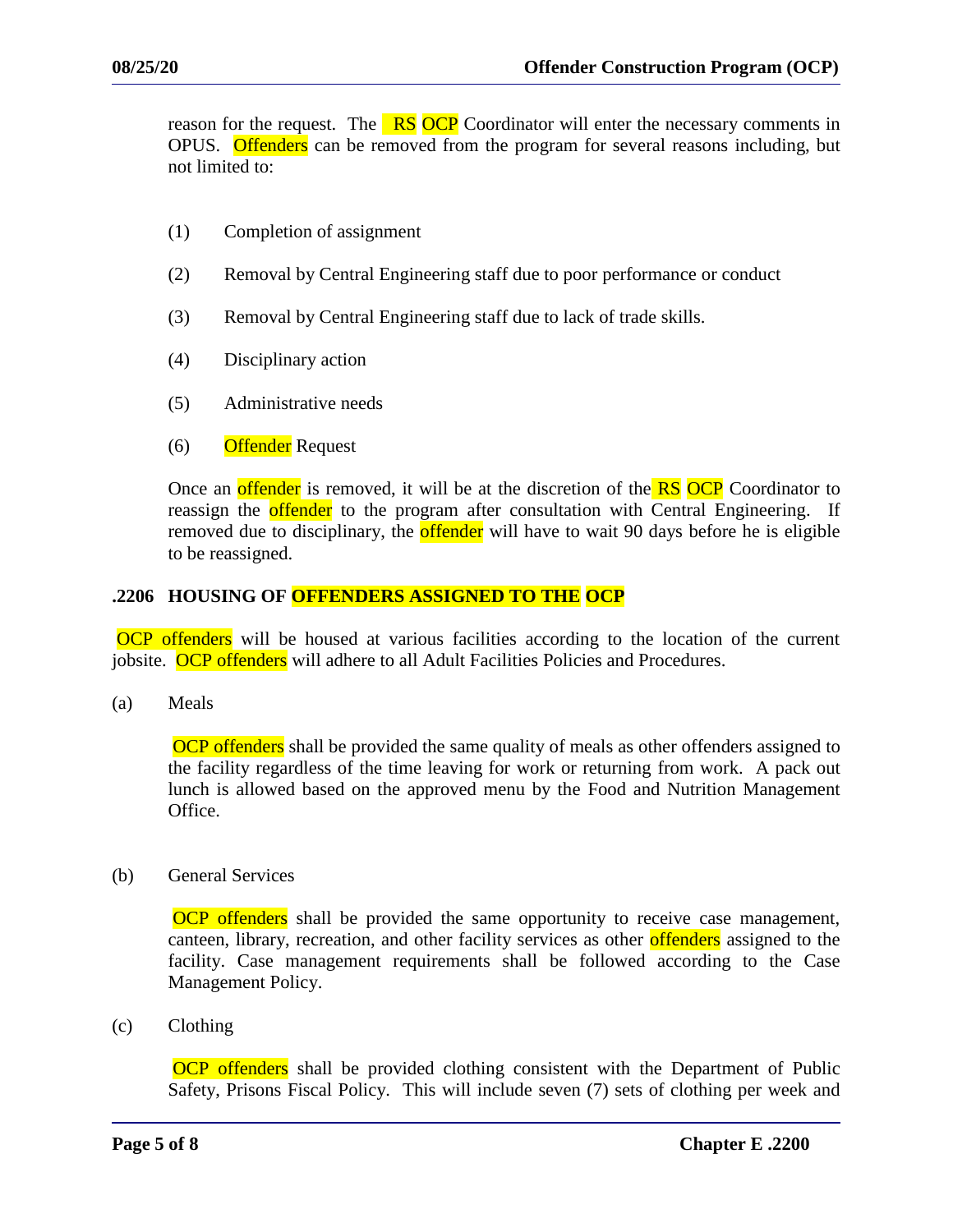one (1) pair of steel toe boots. During winter months, OCP offenders shall be provided thermal underwear pants and shirts as well as one (1) Brown winter coat. Clothing for inclement weather, including but not limited to, gloves, raincoats, extra socks, etc. will be provided by the housing facility when inclement weather conditions are expected.

- (d) Incentive Wage and Sentence Credits
	- $(1)$  OCP offenders shall receive \$3.00 per day, not to exceed \$21.00 per week.
	- (2) OCP offenders shall receive sentence credits based on the following criteria:
		- (A) Offenders will receive gain/earned time level III at a rate of (Six [6] or nine [9] days per month reduction from sentence depending on sentence type.
		- (B) Offenders will receive 15 days of meritorious time for each complete month of work.
		- (C) Offenders will receive meritorious time for overtime work over 40 hours per week.
		- (D) Offenders will receive meritorious time for inclement weather when approved by Adult Facilities Staff. Per Prisons Policy on Sentence Credits, Chapter B Section .0114 2B, Inclement Weather is defined as a chill factor below 20 degrees Fahrenheit or temperature above 95 degrees Fahrenheit. Also, such conditions as rain, sleet, snow, or other unusual or abnormal circumstances may be determined by the appropriate facility head to meet the requirements of this policy. The Offender Construction **Program** site supervisor will turn in inclement weather time per the above policy. The time will be evaluated and approved by the facility at which the offenders are working and entered at the housing facility as merit time.
- (e) Work Time

OCP offenders will work the following standard schedule as determined by Department of Public Safety Central Engineering.

Daylight Savings Time Monday through Thursday, 10 hours per day, 7:00am – 5:30pm Off on Friday

Standard Time Monday through Thursday, 9 hours per day, 7:30am – 5:00pm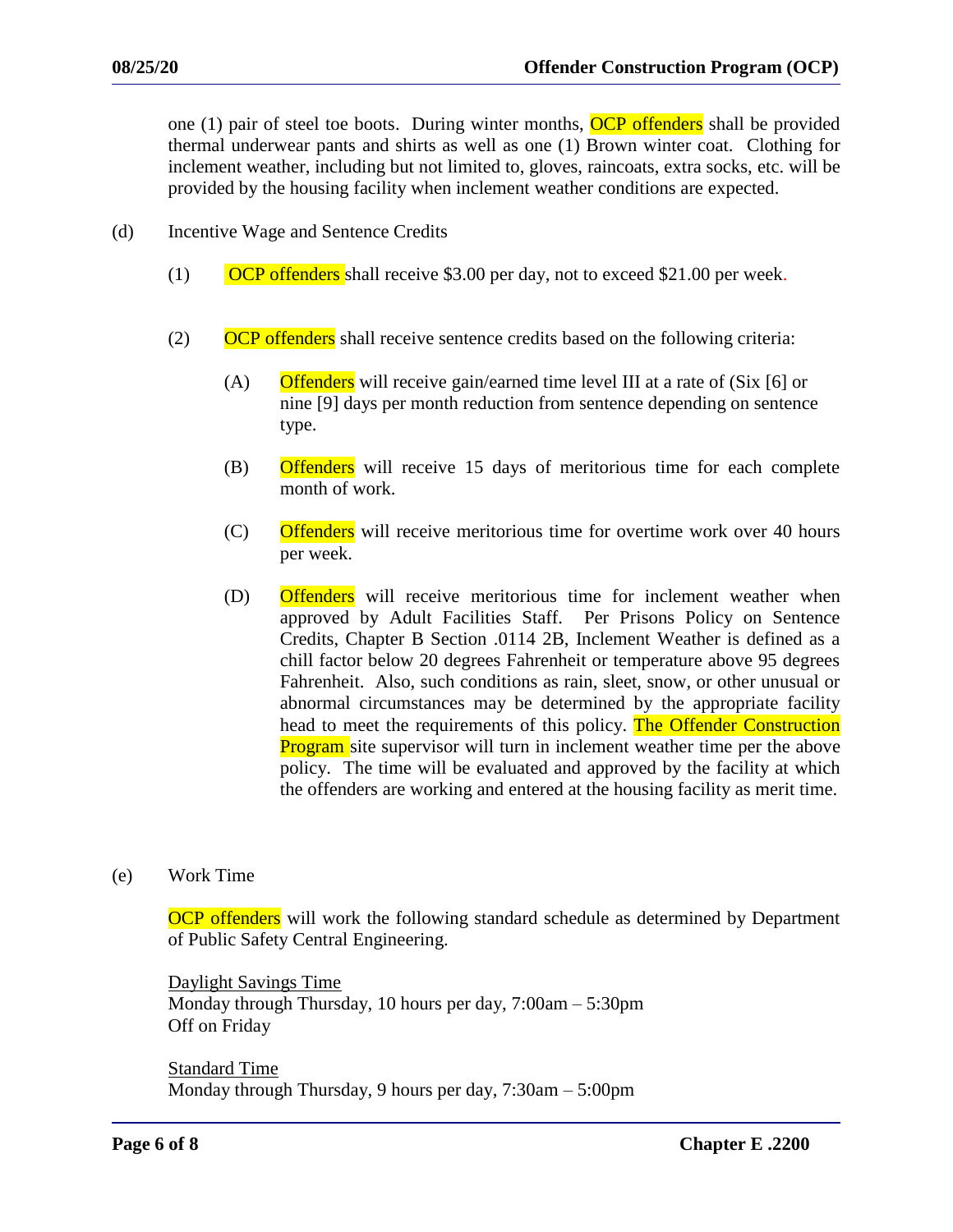Friday, 4 hours, 7:30am – 11:30am

Work times are subject to change as needed by Central Engineering due to unexpected delays. An **offender'**s total work days per week shall be determined by dividing total hours worked by 8. Travel time will be included in the calculation. Any partial day shall be credited as a full day. An offender who is unable to attend work due to court, sickness, injury, etc. will not be compensated for that day.

(f) OCP Down-Time Procedures

- (1) Occasionally, there are times when an  $OCP$  crew experiences up to 60 days downtime due to the project they are working on being temporarily shut down, i.e. inclement weather, lack of materials, inspections, etc. Additionally, a crew may experience down-time during the transition from one project to the next project. It is essential that these qualified skilled **offenders** remain assigned to their **OCP** assignment during down-time. The aforementioned should be the case because it is often difficult to identify available **offenders** with the level of skills required for the Program. Central Engineering staff invests a lot of time training these offenders. They save the state money by providing labor for Department construction and renovation projects. Therefore, to reduce the loss of available and trained offenders for OCP projects and to be consistent in how we manage these offenders during their down-time, the following procedures are to be followed by all.
	- (A) When there is other work available at the housing facility, the **offender** remains assigned to the OCP and continues to be housed at the current housing facility. The facility can work these offenders in areas as needed and as would benefit the facility. In this case, the actual work hours are entered on the IJ61 screen under the **offender'**s current activity code. The offender's gain or earned time rate and the offender's incentive wage rate at the time of the down-time remain the same regardless of the work being performed.
	- (B) When there is no available work at the housing facility, the **offender** remains assigned to the **OCP** and continues to be housed at the current housing facility. The facility staff will enter one hour for each day, Monday through Friday, on the IJ61 screen under the **offender's** current activity code. This is in accord with the Incentive Wage policy due to the offenders being available to perform their job assignment, but unable to be deployed due to their project being shut down.
	- $(C)$  After 60 days of down-time, an offender's request to be removed from the OCP assignment and housing may be honored as appropriate and feasible. The OCP offender may be transferred to another job site or removed from the program and reassigned to another position at the current facility. If